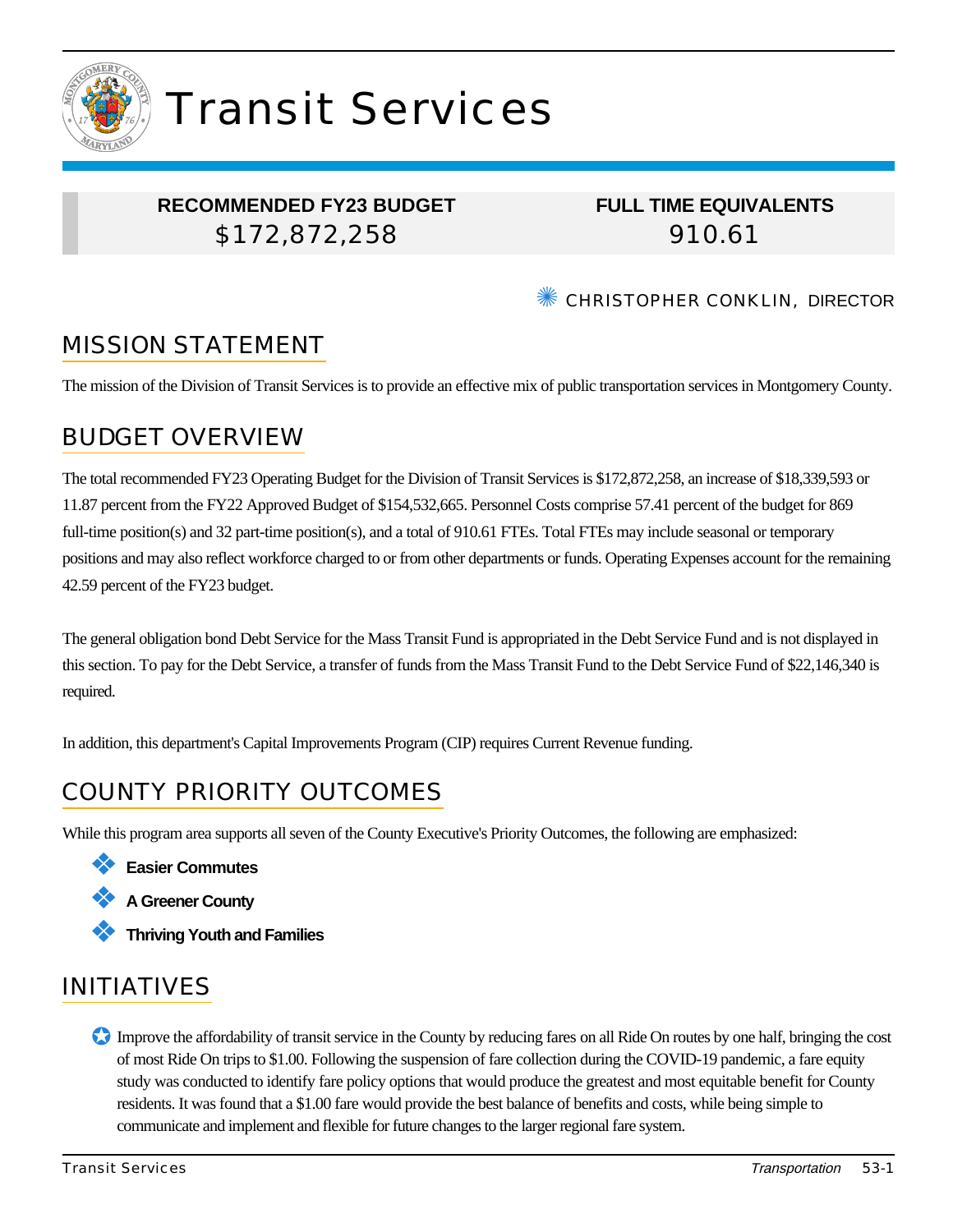- Restore Ride On service and Call-N-Ride to pre-pandemic levels.
- ✪ Enhance transit service delivery through a series of system-wide changes to be recommended in the Ride On Reimagined study. This comprehensive study is examining Montgomery County's entire existing and planned transit system, providing the opportunity to guide the future direction of Ride On through data analysis and community engagement. County residents, transit passengers and advocacy groups, community leaders, and other stakeholders will participate in the development of policy recommendations and implementation strategies. The study will address County priorities to improve racial equity and address climate change. A new planning position has been added to assist in the coordination of this study and to implement recommended changes to address current and future needs of the community served by Ride On.
- ✪ Initiate a zero-emission bus fleet transition study to develop concrete strategies to transform the Ride On fleet and achieve the zero-emission fleet targets and greenhouse gas reduction goals outlined in the County's Climate Action Plan. The plan will also contain a program of requirements for a new zero-emission bus operations and maintenance facility. By summer 2022, a draft plan that addresses implementation through 2027 will be completed. The study will be completed by the end of fiscal year 2023.
- ✪ Improve transportation services and address barriers for residents who are disabled, seniors, and individuals with limited incomes. Supported by dedicated revenues from Transportation Network Company fees, Transit Services will increase subsidies for wheelchair accessible taxicabs; expand the Call-N-Ride program; provide new grants to nonprofit transportation service partners; implement a Passenger Assistance Safety and Sensitivity training program for taxi drivers; and fund accessible transportation initiatives by other County government departments, including a new zero-emission bus for the Department of Recreation to provide direct transportation to and from the County's senior centers.
- ✪ Initiate the TravelSmart Ambassador Program, which will use targeted outreach and messaging to educate a variety of audiences on transportation options for all types of trips. This initiative will focus on underserved and vulnerable populations, including non-native English speakers, seniors, and people with disabilities, as well as residents new to the area and suburban residents who often are unaware of how transit and other non-driving options can be effectively used. By advocating for alternatives to driving, this program will help the County achieve its Climate Action Plan goals to double the use of transit and active transportation by 2035 while capitalizing on the substantial investment in existing, new, and future transportation options such as Ride On, bus rapid transit (BRT), the Purple Line, and robust pedestrian and bike infrastructure.
- ✪ Expand the impacts of Transportation Demand Management (TDM) programs in the County to increase the use of transit and other alternatives to driving alone. TDM programs are a key strategy outlined in the County's Climate Action Plan to reduce greenhouse gas emissions from the transportation sector. Outreach and increased data gathering will be conducted in the White Oak TMD and other previously underserved activity centers in the County. This initiative will increase direct assistance to businesses and their employees, and to residents of multi-unit buildings. Other TDM expansions include installation of parking corrals for e-scooters and e-bikes, increases in the number of adult cycling classes offered, and a web portal to facilitate developer compliance with NextGen TDM requirements.

# INNOVATIONS AND PRODUCTIVITY IMPROVEMENTS

- ✹ Transit Services has implemented workforce software that enables bus operators to use their Montgomery County ID badge to sign in and out of work. Bus operators may view their work assignment, vehicle assignment, dispatch messages, and relevant traffic detour information. The transit software expedites the sign in and out process as bus operators begin and end their work shifts.
- ✹ A Ride On Ridership dashboard has been added to the MCDOT website. This dashboard reports on a variety of Ride On performance measures including total ridership, weekday/Saturday/Sunday ridership, on-time performance, missed trip rate, and complaint rate.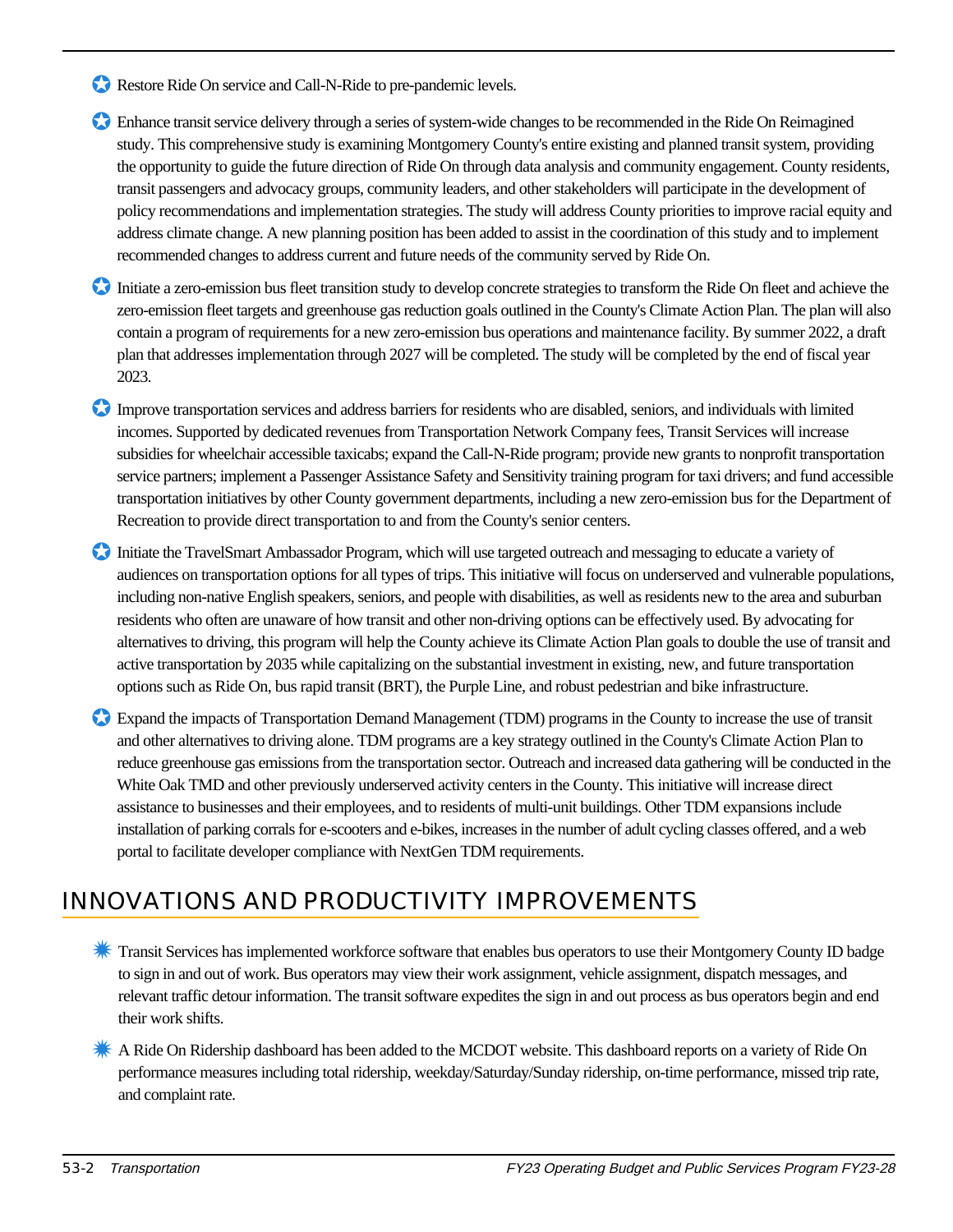**X** Transit Services is working to identify opportunities to improve Ride On bus operator training through a study to examine current training practices and procedures and compare them to transit industry best practices. The study will develop a series of recommendations to improve bus operator training and safety, both in the field and in the classroom, and to promote transit safety for bus operators and passengers.

# PROGRAM CONTACTS

Contact Kevin Sanders of the Division of Transit Services at 240.777.5807 or Gary Nalven of the Office of Management and Budget at 240.777.2779 for more information regarding this department's operating budget.

# PROGRAM PERFORMANCE MEASURES

Performance measures for this department are included below (where applicable), with multi-program measures displayed at the front of this section and program-specific measures shown with the relevant program. The FY22 estimates reflect funding based on the FY22 Approved Budget. The FY23 and FY24 figures are performance targets based on the FY23 Recommended Budget and funding for comparable service levels in FY24.

# PROGRAM DESCRIPTIONS

## Community Mobility Services

The Community Mobility Services program provides a wide range of transportation-related services and options for County residents and commuters. The program includes components to inform people about services available, enabling them to make the best choices for their needs; programs to reduce the cost of using those options; and programs to increase the array of choices. Those components include the following units:

- Commuter Services: Working with the business and residential community, this program unit promotes alternatives to single occupant vehicles (including transit, car/vanpooling, biking, bikesharing, micromobility services, walking, and telework) in order to reduce traffic congestion, improve air quality and other environmental factors, and address climate change. Outreach and services are targeted to employers, employees, and residents of multi-unit buildings within the County's six Transportation Management Districts (TMDs): Silver Spring, Friendship Heights, Bethesda, North Bethesda, Greater Shady Grove, and White Oak, and in the Wheaton Transportation Planning and Policy area. Large employers and residential complexes outside the TMDs are also serviced on a more limited basis as resources permit. The unit coordinates with other agencies in the development approval process and works with developers within TMDs to incorporate supportive measures into their projects through implementation of Transportation Demand Management (TDM) Plans. The unit also coordinates with Parking Management to provide parking opportunities within the TMDs but outside Parking Lot Districts (PLDs). Revenues from these non-PLD parking areas help support the unit's services. The unit supports and helps coordinate actions to reduce greenhouse gas emissions from the transportation sector in order to meet the County's climate change goals, consistent with actions identified in the Climate Action Plan. These include programs promoting use of electric vehicles by residents, businesses and their employees, developers, and the community at large.
- Senior & Special Transportation: This unit provides travel options for seniors and residents with disabilities who have low incomes, under a user-side subsidy program (Call-n-Ride); transportation to and from medical appointments for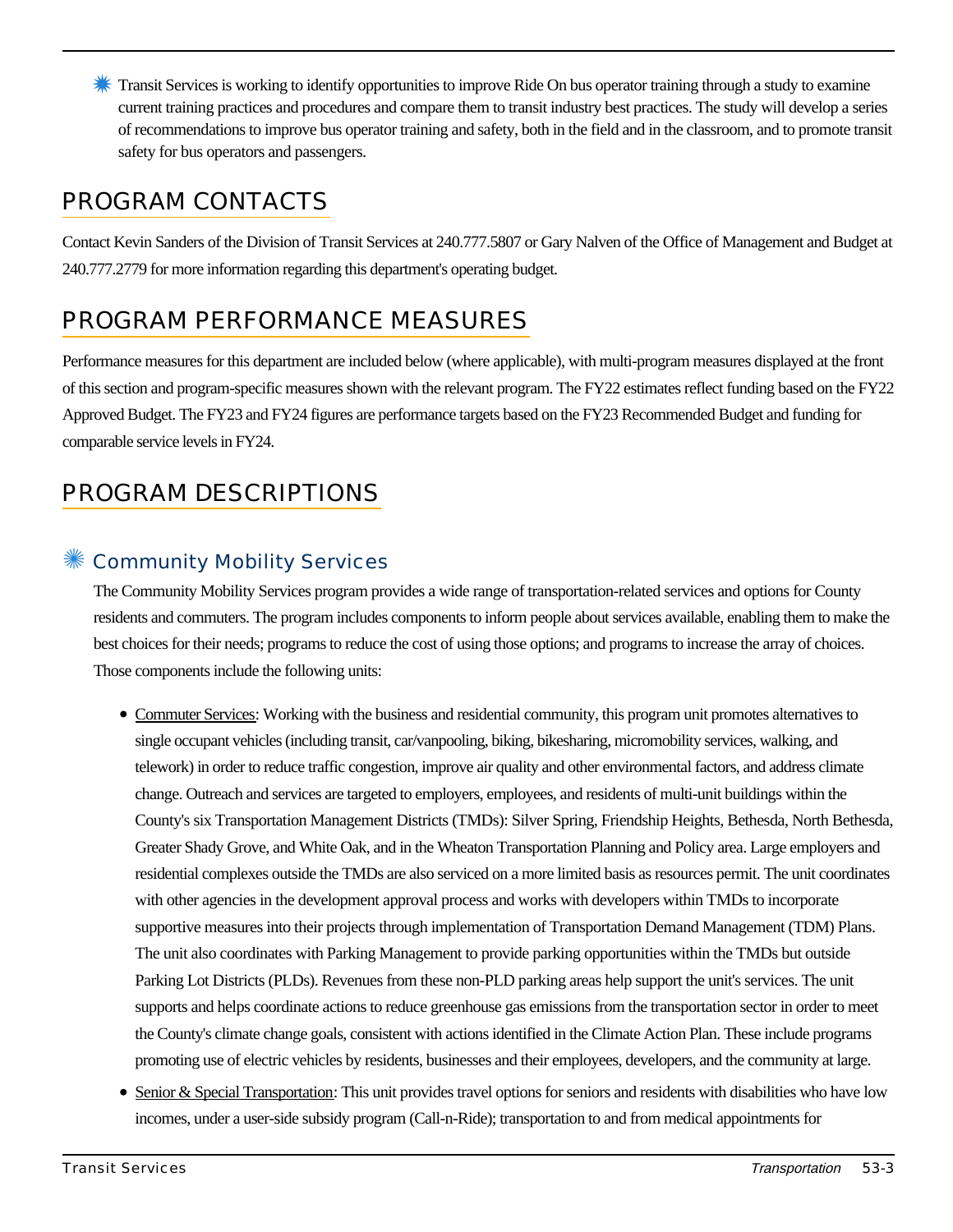participants with low incomes (Medicaid); and outreach and information on public and private transportation programs for populations with special needs (Senior and Special Transportation Services). It ensures these populations have transportation options to meet their unique needs, provides access to necessary services, promotes independence, and prevents social isolation.

- Taxi Services: This unit administers taxicab regulation, licensing, and permit activities of Chapter 53 of the Montgomery County Code (Taxi).
- Cross-Coordination of Services: The Community Mobility Program coordinates implementation of programs and grants to support a broad range of mobility options with community groups, County departments, and other local, state, and regional agencies.

| <b>Program Performance Measures</b>                                                         | FY <sub>20</sub> | <b>FY21</b>  | Actual Actual Estimated Target Target<br>FY22 | <b>FY23</b>   | <b>FY24</b> |
|---------------------------------------------------------------------------------------------|------------------|--------------|-----------------------------------------------|---------------|-------------|
| Number of employer contacts                                                                 | 10.933           | 8.885        | 10.500                                        | 11,000 11,500 |             |
| Number of Call-n-Ride participants                                                          | 5.585            | 5.617        | 5.700                                         | 5.800         | 5.900       |
| Percent of traffic mitigation plans completed on-time <sup>1</sup>                          | 90%              | 85%          | 90%                                           | 100%          | 100%        |
| Non-auto driver mode share in Silver Spring Transportation Management District <sup>2</sup> |                  | 53.6% 53.6%* |                                               | 55.0% 55.0%*  | 56.5%       |

**1** Due to Covid-19, following up with employers in FY20 and FY21 regarding filings for traffic mitigation plans was more challenging than usual. Commuter Services worked with employers to complete as many of their FY20 and FY21 filings as possible, but it was not possible to reach many employers. In FY22 as some businesses reopened many have had staffing shortages and other priorities, making it difficult to have staff available to assist with completion of TDM Plans.

**2** Surveys are now conducted every other year. Figures for intervening years carry forward the results for the prior survey year. Next survey to be conducted in Spring FY22.

| <b>FY23 Recommended Changes</b>                                                                                                                                                                          | <b>Expenditures</b> | <b>FTEs</b> |
|----------------------------------------------------------------------------------------------------------------------------------------------------------------------------------------------------------|---------------------|-------------|
| <b>FY22 Approved</b>                                                                                                                                                                                     | 12,675,378          | 34.09       |
| Enhance: Wheelchair Accessible Taxicab Mileage Reimbursement                                                                                                                                             | 1,098,313           | 0.00        |
| Add: Capital and Operating Grant Programs for Transportation Services Nonprofits                                                                                                                         | 1,000,000           | 0.00        |
| Add: MCG Department Transportation Accessibility Initiatives                                                                                                                                             | 550,000             | 0.00        |
| Enhance: Call-N-Ride Service Return to Pre-COVID-19 Levels                                                                                                                                               | 400,000             | 0.00        |
| Enhance: Support of Transportation Management District Programs                                                                                                                                          | 261,000             | 0.00        |
| Enhance: Call-N-Ride Expansion and Provider Payments                                                                                                                                                     | 229,286             | 0.00        |
| Add: Training Course for Taxicab Drivers                                                                                                                                                                 | 190,000             | 0.00        |
| Add: TravelSmart Ambassador Program                                                                                                                                                                      | 150,000             | 1.00        |
| Add: Mid-Year Creation of Climate Change Officer Position                                                                                                                                                | 149,407             | 0.74        |
| Increase Cost: Staffing Adjustment (Taxi Services)                                                                                                                                                       | 101,042             | 1.00        |
| Increase Cost: Commuter Survey For Employers & Residents                                                                                                                                                 | 100,000             | 0.00        |
| Re-align: Staffing Adjustment from Mass Transit Fund (Medicaid)                                                                                                                                          | 18,722              | 0.00        |
| Increase Cost: Metropolitan Washington Council of Governments Grant Increase                                                                                                                             | 17,416              | 0.00        |
| Increase Cost: Capital Bikeshare Advertising Brokerage Sponsorship                                                                                                                                       | 10,000              | 0.00        |
| Increase Cost: TRIPS Commuter Store Contract Escalation                                                                                                                                                  | 6,900               | 0.00        |
| Increase Cost: Contract Escalation: Bethesda TMD                                                                                                                                                         | 6,210               | 0.00        |
| Increase Cost: Contract Escalation: North Bethesda TMD                                                                                                                                                   | 6,000               | 0.00        |
| Re-align: Operating Support for Mobile TRiPS Store via Elimination of Long Term Vacant Positions                                                                                                         | 0                   | (2.00)      |
| Re-align: Staffing Adjustments to Grant Fund (Commuter Services)                                                                                                                                         | (18, 722)           | 0.00        |
| Decrease Cost: TMD Biennial Reports                                                                                                                                                                      | (20,000)            | 0.00        |
| Multi-program adjustments, including negotiated compensation changes, employee benefit changes,<br>changes due to staff turnover, reorganizations, and other budget changes affecting multiple programs. | 63,476              | 0.00        |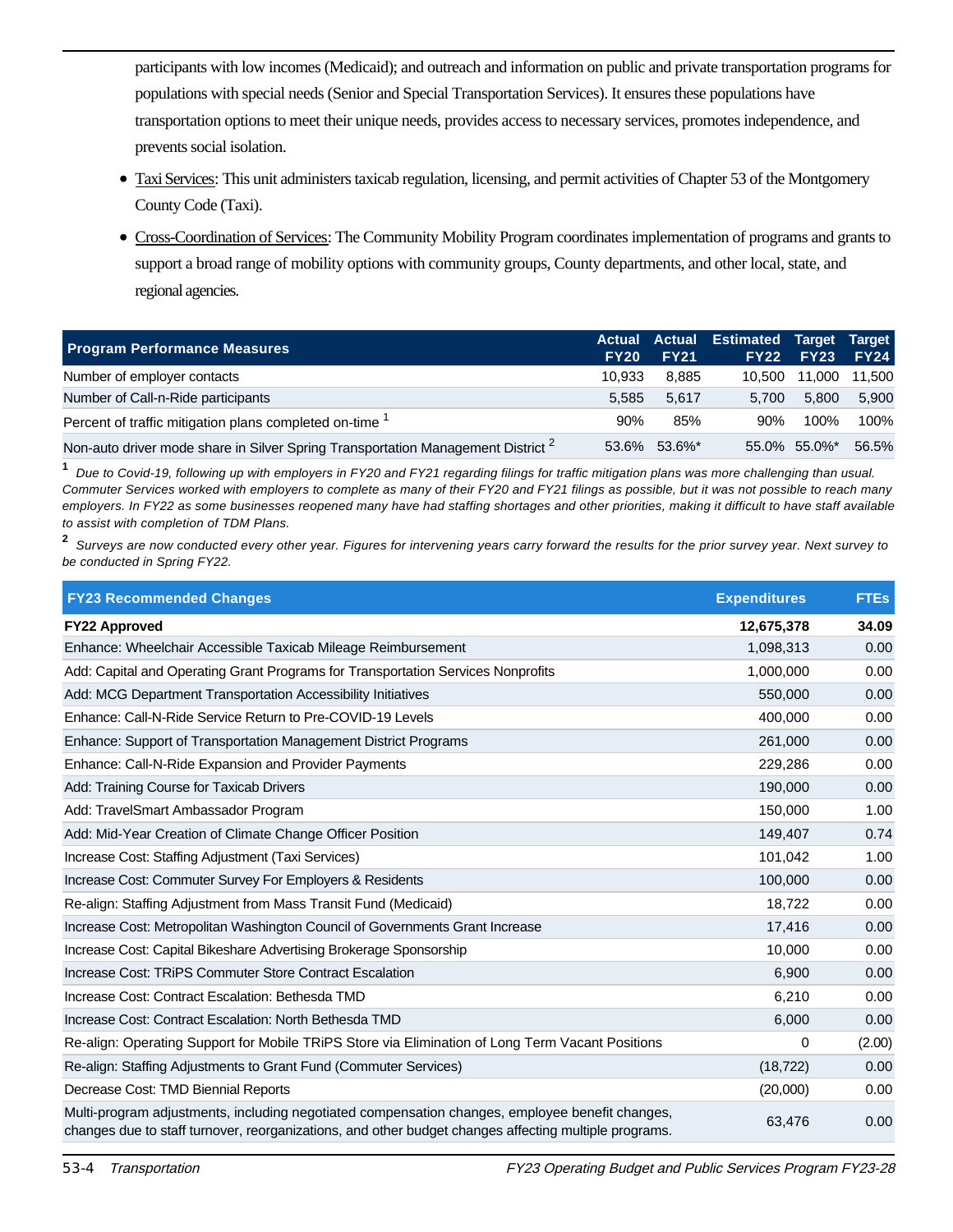## ✺ Transit Services

Public transit plays a vital role in maintaining the livability of Montgomery County's growing communities, easing commutes for County residents, and reducing emissions of greenhouse gases. The Transit Services program provides Ride On fixed-route bus service, the FLASH limited stop transit service, and the FLEX on demand zone-based service in the County. The program plans and schedules all transit service, evaluates and develops routes and zones, and adjusts bus schedules three times a year.

Ride On bus service provides critical mobility options for County residents. Ride On operates fixed route service primarily in neighborhoods and provides a collector and distributor service to the major transfer points and transit centers in the County. Ride On bus service coverage extends to 76 percent of residents and 89 percent of employers and provides service within 0.25 miles to 81 percent of low-income households and 86 percent of households without cars.

The FLEX bus provides on demand service in several community zones. The FLASH Transit service operates on Route 29 from Briggs Chaney and Burtonsville to the Paul S. Sarbanes Transit Center in the Silver Spring business district. Transit Services supplements and coordinates the County's mass transit services with Metrobus and Metrorail service, which are provided by the Washington Metropolitan Area Transit Authority (WMATA).

Ride On bus service is provided with a fleet of more than 350 buses. Transit Services is committed to transitioning to a zero-emission bus fleet. Ride On has four zero-emission buses in service and another ten zero-emission buses will be deployed by Spring 2022. A procurement is underway for additional zero-emission buses.

| <b>Program Performance Measures</b>                                                                      | <b>FY20 FY21</b>   | Actual Actual Estimated Target Target | <b>FY22 FY23 FY24</b> |      |
|----------------------------------------------------------------------------------------------------------|--------------------|---------------------------------------|-----------------------|------|
| Passengers transported (millions)                                                                        | 16.305 10.078      |                                       | 15.638 18.115 18.644  |      |
| Scheduled Ride On roundtrip circuits missed, in whole or in part, per 1,000 roundtrip<br><b>circuits</b> | $5.92 \qquad 3.13$ |                                       | 5.50 5.25             | 5.00 |
| On time performance for Ride On buses                                                                    | 86.3% 86.4%        |                                       | 87.1% 87.3% 87.5%     |      |

| <b>FY23 Recommended Changes</b>                                                                                                                                                                          | <b>Expenditures</b> | <b>FTEs</b> |
|----------------------------------------------------------------------------------------------------------------------------------------------------------------------------------------------------------|---------------------|-------------|
| <b>FY22 Approved</b>                                                                                                                                                                                     | 138,540,939         | 868.78      |
| Increase Cost: Transit Bus Operator and Coordinator Salary Schedule Adjustment                                                                                                                           | 9,400,000           | 0.00        |
| Enhance: Transit Service Return to Pre-COVID-19 Levels                                                                                                                                                   | 1,735,927           | 0.00        |
| Enhance: WMATA Payment for Kids Ride Free Program Return to Pre-COVID-19 Levels                                                                                                                          | 195,000             | 0.00        |
| <b>Enhance: Service Planning Position</b>                                                                                                                                                                | 117,480             | 1.00        |
| Increase Cost: Ride On Bus Stop Trash Removal Contract Escalation                                                                                                                                        | 75,525              | 0.00        |
| Enhance: Part-Time Operator Positions                                                                                                                                                                    | 66.400              | 0.00        |
| Increase Cost: Bus Lot Washdown Contract Escalation                                                                                                                                                      | 58,346              | 0.00        |
| Increase Cost: Routes & Scheduling Software Contract Escalation                                                                                                                                          | 22,432              | 0.00        |
| Decrease Cost: Triennial Survey                                                                                                                                                                          | (300,000)           | 0.00        |
| Multi-program adjustments, including negotiated compensation changes, employee benefit changes,<br>changes due to staff turnover, reorganizations, and other budget changes affecting multiple programs. | 3,962,492           | 0.00        |
| <b>FY23 Recommended</b>                                                                                                                                                                                  | 153,874,541         | 869.78      |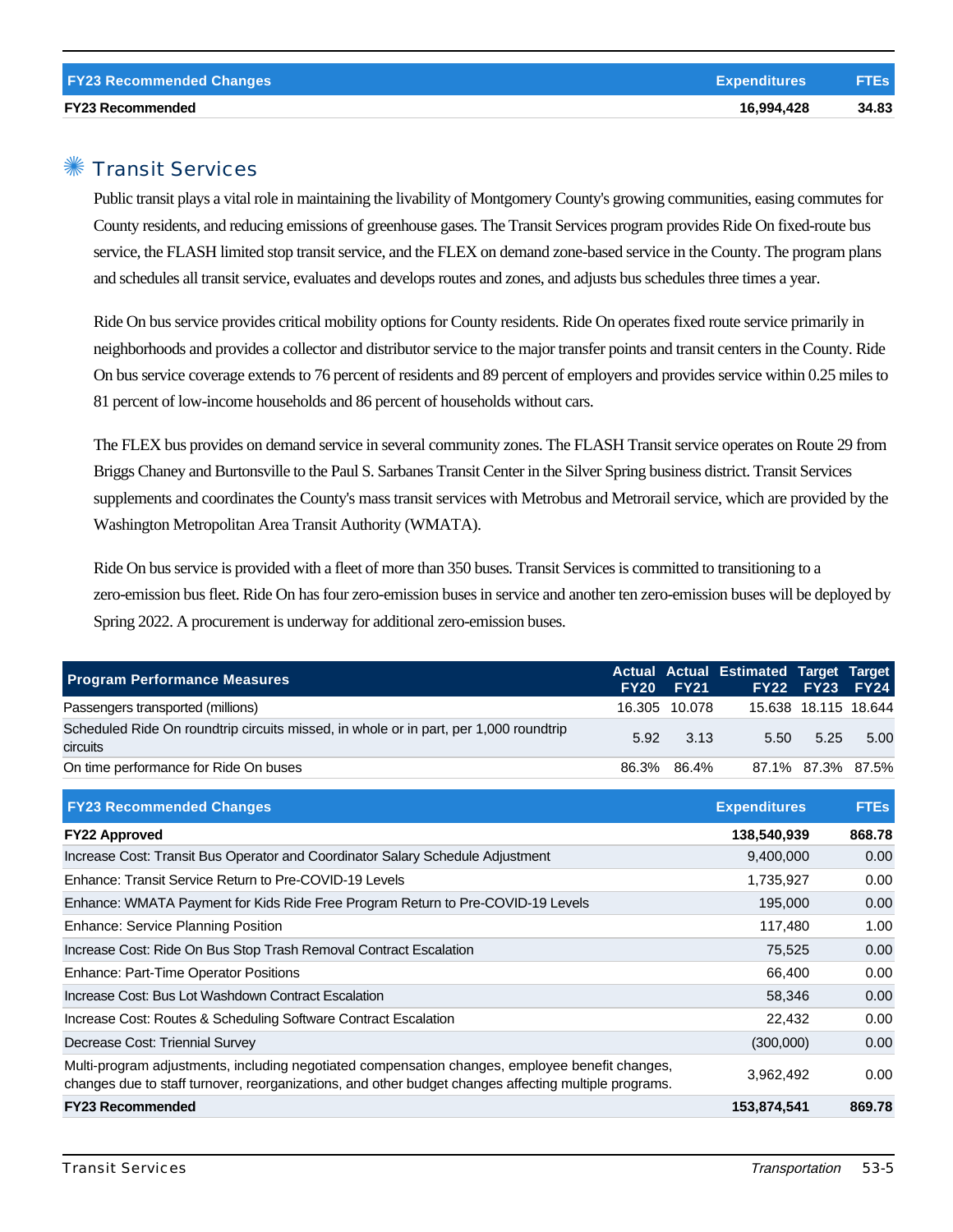## ✺ Transit Services General Administration

The General Administration program provides executive direction and support functions for Transit Services programs that include Ride On operations and planning, human resources, information technology, budget/grant/fiscal management/procurement services, and special transportation programs to increase mobility and promote the economic growth and stability of the County.

| <b>FY23 Recommended Changes</b>                                                                                                                                                                          | <b>Expenditures</b> | <b>FTEs</b> |
|----------------------------------------------------------------------------------------------------------------------------------------------------------------------------------------------------------|---------------------|-------------|
| <b>FY22 Approved</b>                                                                                                                                                                                     | 3.316.348           | 6.00        |
| Multi-program adjustments, including negotiated compensation changes, employee benefit changes,<br>changes due to staff turnover, reorganizations, and other budget changes affecting multiple programs. | (1,313,059)         | 0.00        |
| <b>FY23 Recommended</b>                                                                                                                                                                                  | 2,003,289           | 6.00        |

|                                     | <b>Actual</b><br><b>FY21</b> | <b>Budget</b><br><b>FY22</b> | <b>Estimate</b><br><b>FY22</b> | <b>Recommended</b><br><b>FY23</b> | %Chg<br><b>Bud/Rec</b> |
|-------------------------------------|------------------------------|------------------------------|--------------------------------|-----------------------------------|------------------------|
| <b>MASS TRANSIT</b>                 |                              |                              |                                |                                   |                        |
| <b>EXPENDITURES</b>                 |                              |                              |                                |                                   |                        |
| Salaries and Wages                  | 59,625,684                   | 64,357,619                   | 69,105,893                     | 76,408,524                        | 18.7%                  |
| <b>Employee Benefits</b>            | 18,944,130                   | 20,658,017                   | 19,589,475                     | 21,216,092                        | 2.7%                   |
| <b>Mass Transit Personnel Costs</b> | 78,569,814                   | 85,015,636                   | 88,695,368                     | 97,624,616                        | 14.8%                  |
| <b>Operating Expenses</b>           | 58,045,859                   | 64,308,102                   | 67,868,123                     | 70,021,298                        | 8.9%                   |
| Capital Outlay                      | 288,356                      | 111,500                      | 111,500                        | 111,500                           |                        |
| <b>Mass Transit Expenditures</b>    | 136,904,029                  | 149,435,238                  | 156,674,991                    | 167,757,414                       | 12.3%                  |
| <b>PERSONNEL</b>                    |                              |                              |                                |                                   |                        |
| Full-Time                           | 863                          | 863                          | 863                            | 854                               | $-1.0%$                |
| Part-Time                           | 16                           | 16                           | 16                             | 32                                | 100.0%                 |
| <b>FTEs</b>                         | 895.77                       | 895.77                       | 895.77                         | 897.51                            | 0.2%                   |
| <b>REVENUES</b>                     |                              |                              |                                |                                   |                        |
| <b>Bus Advertising</b>              | 646,581                      | 900,000                      | 700,000                        | 700,000                           | $-22.2%$               |
| Miscellaneous Revenues              | 186,292                      | 0                            | 2,110                          | $\Omega$                          |                        |
| Motor Pool Charges/Fees             | 833,329                      | $\overline{0}$               | 0                              | 0                                 |                        |
| Other Charges/Fees                  | 2,143,907                    | 2,564,453                    | 2,502,722                      | 2,738,805                         | 6.8%                   |
| <b>Other Fines/Forfeitures</b>      | 250                          | 0                            | 400                            | 0                                 |                        |
| Parking Fees                        | 754,697                      | 576,000                      | 828,704                        | 828,704                           | 43.9%                  |
| <b>Parking Fines</b>                | 291,380                      | 418,800                      | 566,335                        | 566,335                           | 35.2%                  |
| Property Tax                        | 153, 154, 777                | 111,358,690                  | 112,392,463                    | 187,688,920                       | 68.5%                  |
| <b>Recreation Fees</b>              | 971                          | 0                            | 965                            | 0                                 |                        |
| Ride On Fare Revenue                | 9,952                        | 12,175,785                   | 27,154                         | 9,825,033                         | $-19.3%$               |
| State Aid: Call N' Ride             | 379,107                      | 379,107                      | 379,107                        | 379,107                           |                        |
| State Aid: Damascus Fixed Route     | 303,733                      | 303,733                      | 303,733                        | 303,733                           |                        |
| State Aid: Ride On                  | 63,527,124                   | 97,167,934                   | 96,637,845                     | 33,360,000                        | $-65.7%$               |
|                                     |                              |                              |                                |                                   |                        |

## BUDGET SUMMARY

53-6 Transportation FY23 Operating Budget and Public Services Program FY23-28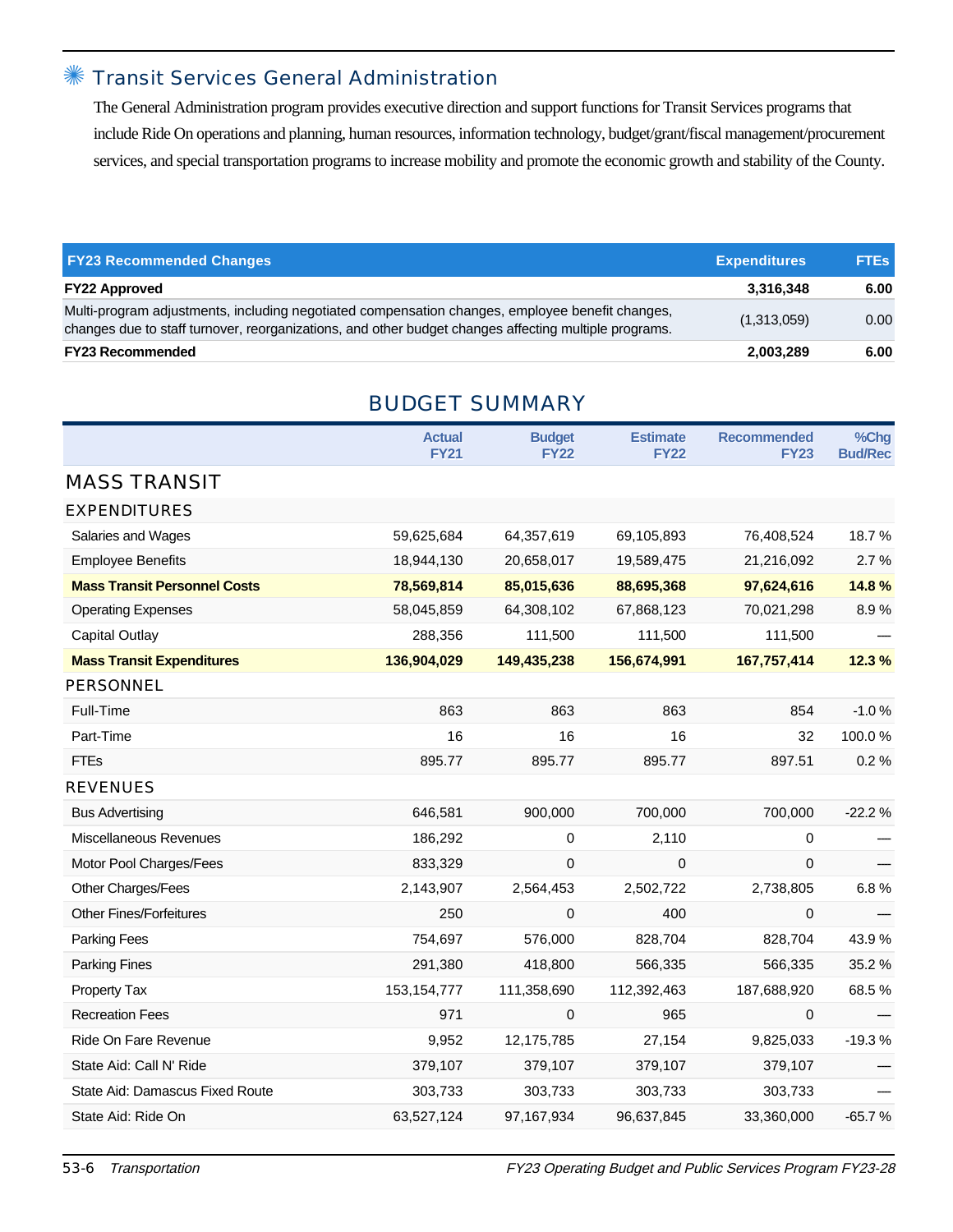## BUDGET SUMMARY

|                                         | <b>Actual</b><br><b>FY21</b> | <b>Budget</b><br><b>FY22</b> | <b>Estimate</b><br><b>FY22</b> | <b>Recommended</b><br><b>FY23</b> | %Chg<br><b>Bud/Rec</b> |
|-----------------------------------------|------------------------------|------------------------------|--------------------------------|-----------------------------------|------------------------|
| <b>Taxi Licensing Fees</b>              | 39,225                       | 200,000                      | 50,000                         | 80,000                            | $-60.0%$               |
| <b>Mass Transit Revenues</b>            | 222,271,325                  | 226,044,502                  | 214,391,538                    | 236,470,637                       | 4.6%                   |
|                                         |                              |                              |                                |                                   |                        |
| <b>GRANT FUND - MCG</b>                 |                              |                              |                                |                                   |                        |
| <b>EXPENDITURES</b>                     |                              |                              |                                |                                   |                        |
| Salaries and Wages                      | 9,102,775                    | 1,320,700                    | 1,320,700                      | 1,328,631                         | 0.6%                   |
| <b>Employee Benefits</b>                | 158,776                      | 301,251                      | 301,251                        | 298,468                           | $-0.9%$                |
| <b>Grant Fund - MCG Personnel Costs</b> | 9,261,551                    | 1,621,951                    | 1,621,951                      | 1,627,099                         | 0.3%                   |
| <b>Operating Expenses</b>               | 2,600,720                    | 3,475,476                    | 3,475,476                      | 3,487,745                         | 0.4%                   |
| <b>Grant Fund - MCG Expenditures</b>    | 11,862,271                   | 5,097,427                    | 5,097,427                      | 5,114,844                         | 0.3%                   |
| <b>PERSONNEL</b>                        |                              |                              |                                |                                   |                        |
| Full-Time                               | 15                           | 15                           | 15                             | 15                                |                        |
| Part-Time                               | $\mathbf 0$                  | 0                            | 0                              | 0                                 |                        |
| <b>FTEs</b>                             | 13.10                        | 13.10                        | 13.10                          | 13.10                             |                        |
| <b>REVENUES</b>                         |                              |                              |                                |                                   |                        |
| <b>Federal Grants</b>                   | 8,601,068                    | 1,939,693                    | 1,939,693                      | 1,939,693                         |                        |
| <b>State Grants</b>                     | 0                            | 3,157,734                    | 3,157,734                      | 3,175,151                         | 0.6%                   |
| <b>Grant Fund - MCG Revenues</b>        | 8,601,068                    | 5,097,427                    | 5,097,427                      | 5,114,844                         | 0.3%                   |
|                                         |                              |                              |                                |                                   |                        |
| <b>DEPARTMENT TOTALS</b>                |                              |                              |                                |                                   |                        |
| <b>Total Expenditures</b>               | 148,766,300                  | 154,532,665                  | 161,772,418                    | 172,872,258                       | 11.9%                  |
| <b>Total Full-Time Positions</b>        | 878                          | 878                          | 878                            | 869                               | $-1.0%$                |
| <b>Total Part-Time Positions</b>        | 16                           | 16                           | 16                             | 32                                | 100.0%                 |
| <b>Total FTEs</b>                       | 908.87                       | 908.87                       | 908.87                         | 910.61                            | 0.2%                   |
| <b>Total Revenues</b>                   | 230,872,393                  | 231,141,929                  | 219,488,965                    | 241,585,481                       | 4.5%                   |

#### FY23 RECOMMENDED CHANGES

**Expenditures FTEs**

#### **FY22 ORIGINAL APPROPRIATION 149,435,238 895.77**

#### **Changes (with service impacts)**

| Enhance: Transit Service Return to Pre-COVID-19 Levels [Transit Services]                                      | 1.735.927 | 0.00 |
|----------------------------------------------------------------------------------------------------------------|-----------|------|
| Enhance: Wheelchair Accessible Taxicab Mileage Reimbursement [Community Mobility Services]                     | 1.098.313 | 0.00 |
| Add: Capital and Operating Grant Programs for Transportation Services Nonprofits [Community Mobility Services] | 1.000.000 | 0.00 |
| Add: MCG Department Transportation Accessibility Initiatives [Community Mobility Services]                     | 550,000   | 0.00 |
| Enhance: Call-N-Ride Service Return to Pre-COVID-19 Levels [Community Mobility Services]                       | 400.000   | 0.00 |
| Enhance: Support of Transportation Management District Programs [Community Mobility Services]                  | 261.000   | 0.00 |
| Enhance: Call-N-Ride Expansion and Provider Payments [Community Mobility Services]                             | 229.286   | 0.00 |

**MASS TRANSIT**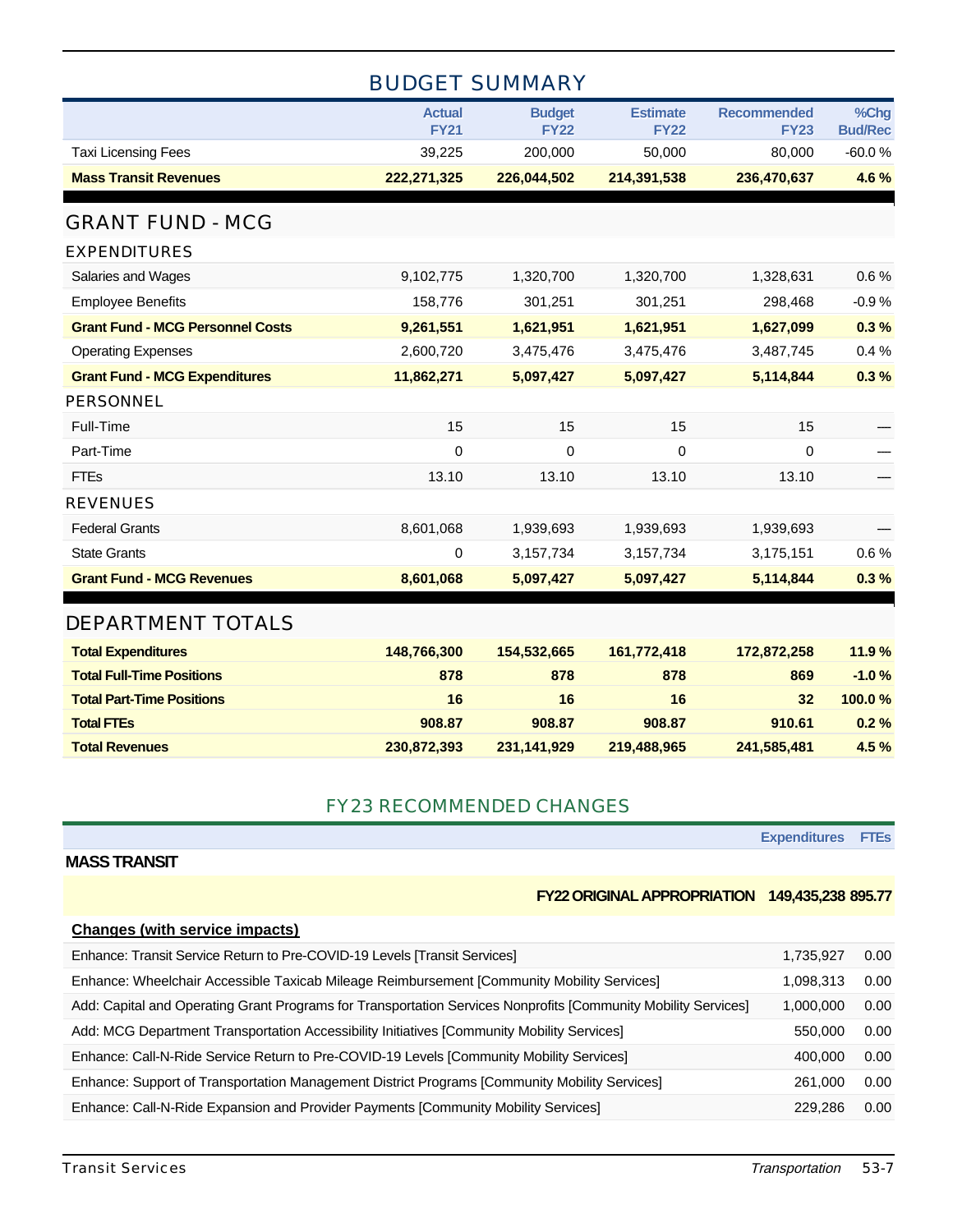## FY23 RECOMMENDED CHANGES

|                                                                                                                                          | <b>Expenditures</b> | <b>FTEs</b> |
|------------------------------------------------------------------------------------------------------------------------------------------|---------------------|-------------|
| Enhance: WMATA Payment for Kids Ride Free Program Return to Pre-COVID-19 Levels [Transit Services]                                       | 195,000             | 0.00        |
| Add: Training Course for Taxicab Drivers [Community Mobility Services]                                                                   | 190,000             | 0.00        |
| Add: TravelSmart Ambassador Program [Community Mobility Services]                                                                        | 150,000             | 1.00        |
| Add: Mid-Year Creation of Climate Change Officer Position [Community Mobility Services]                                                  | 149,407             | 0.74        |
| Enhance: Service Planning Position [Transit Services]                                                                                    | 117,480             | 1.00        |
| Enhance: Part-Time Operator Positions [Transit Services]                                                                                 | 66,400              | 0.00        |
| <b>Other Adjustments (with no service impacts)</b>                                                                                       |                     |             |
| Increase Cost: Transit Bus Operator and Coordinator Salary Schedule Adjustment [Transit Services]                                        | 9,400,000           | 0.00        |
| Increase Cost: Annualization of FY22 Compensation Increases                                                                              | 1,814,235           | 0.00        |
| Increase Cost: FY23 Compensation Adjustment                                                                                              | 1,692,341           | 0.00        |
| Increase Cost: Motor Pool Adjustment                                                                                                     | 921,685             | 0.00        |
| Increase Cost: Risk Management Adjustment                                                                                                | 615,672             | 0.00        |
| Increase Cost: Staffing Adjustment (Taxi Services) [Community Mobility Services]                                                         | 101,042             | 1.00        |
| Increase Cost: Commuter Survey For Employers & Residents [Community Mobility Services]                                                   | 100,000             | 0.00        |
| Increase Cost: Ride On Bus Stop Trash Removal Contract Escalation [Transit Services]                                                     | 75,525              | 0.00        |
| Increase Cost: Bus Lot Washdown Contract Escalation [Transit Services]                                                                   | 58,346              | 0.00        |
| Increase Cost: Routes & Scheduling Software Contract Escalation [Transit Services]                                                       | 22,432              | 0.00        |
| Increase Cost: Printing and Mail Adjustment                                                                                              | 15,237              | 0.00        |
| Increase Cost: Six Percent Inflationary Increase to Non-Profit Service Provider Contracts                                                | 11,015              | 0.00        |
| Increase Cost: Capital Bikeshare Advertising Brokerage Sponsorship [Community Mobility Services]                                         | 10,000              | 0.00        |
| Increase Cost: TRIPS Commuter Store Contract Escalation [Community Mobility Services]                                                    | 6,900               | 0.00        |
| Increase Cost: Contract Escalation: Bethesda TMD [Community Mobility Services]                                                           | 6,210               | 0.00        |
| Increase Cost: Contract Escalation: North Bethesda TMD [Community Mobility Services]                                                     | 6,000               | 0.00        |
| Re-align: Operating Support for Mobile TRiPS Store via Elimination of Long Term Vacant Positions [Community<br><b>Mobility Services]</b> | 0                   | (2.00)      |
| Re-align: Staffing Adjustments to Grant Fund (Commuter Services) [Community Mobility Services]                                           | (18, 722)           | 0.00        |
| Decrease Cost: TMD Biennial Reports [Community Mobility Services]                                                                        | (20,000)            | 0.00        |
| Decrease Cost: Triennial Survey [Transit Services]                                                                                       | (300,000)           | 0.00        |
| Decrease Cost: Annualization of FY22 Personnel Costs                                                                                     | (306, 823)          | 0.00        |
| Decrease Cost: Retirement Adjustment                                                                                                     | (356, 732)          | 0.00        |
| Decrease Cost: Elimination of One-Time Items Approved in FY22                                                                            | (1,675,000)         | 0.00        |
|                                                                                                                                          |                     |             |

**FY23 RECOMMENDED 167,757,414 897.51**

#### **GRANT FUND - MCG**

| <b>FY22 ORIGINAL APPROPRIATION</b> | 5,097,427 13.10 |  |
|------------------------------------|-----------------|--|
|                                    |                 |  |

| Other Adjustments (with no service impacts)                                                                |             |      |
|------------------------------------------------------------------------------------------------------------|-------------|------|
| Re-align: Staffing Adjustment from Mass Transit Fund (Medicaid) [Community Mobility Services]              | 18.722      | 0.00 |
| Increase Cost: Metropolitan Washington Council of Governments Grant Increase [Community Mobility Services] | 17.416 0.00 |      |
| Decrease Cost: Annualization of FY22 Personnel Costs                                                       | (18.721)    | 0.00 |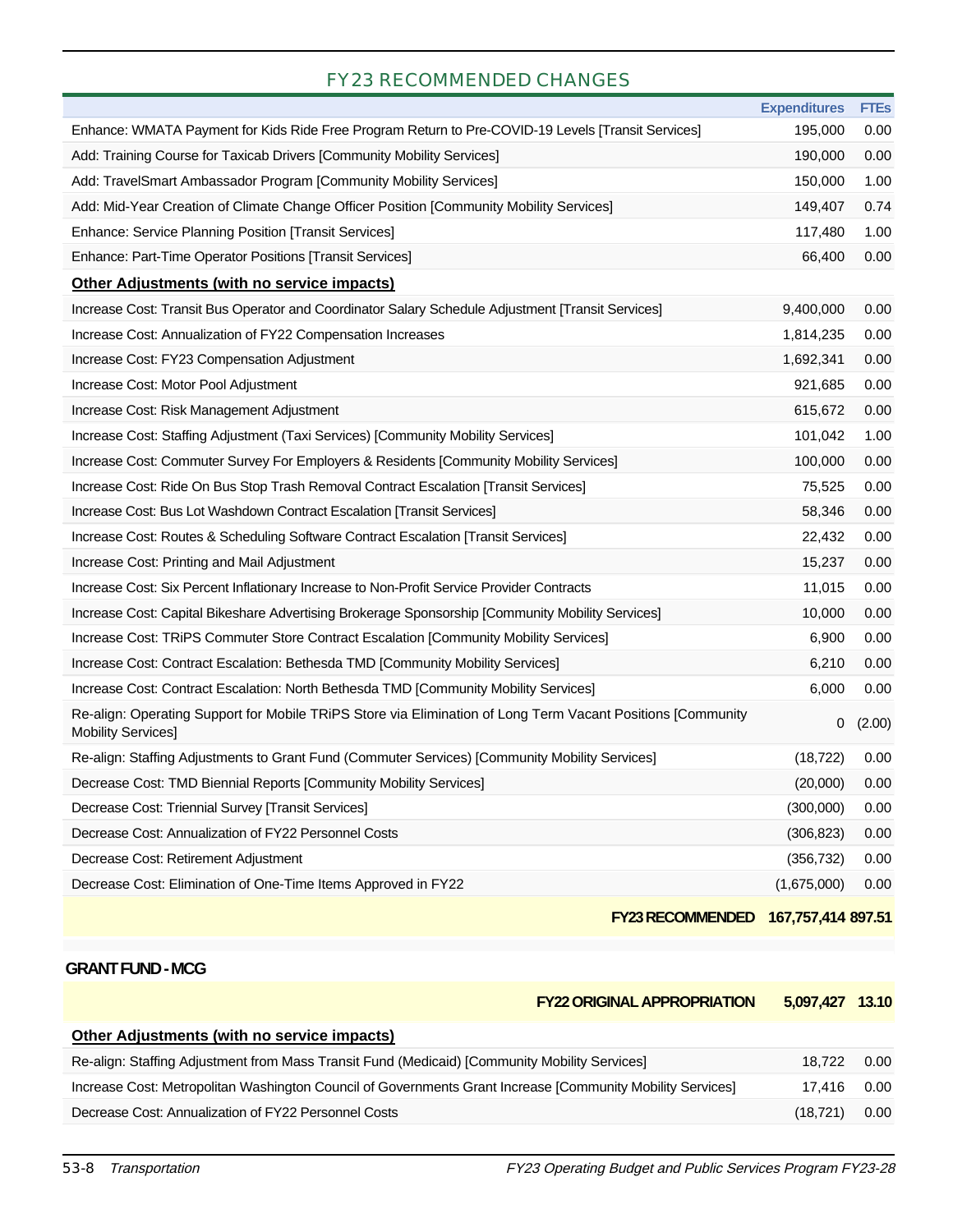#### FY23 RECOMMENDED CHANGES

**Expenditures FTEs**

#### **FY23 RECOMMENDED 5,114,844 13.10**

### PROGRAM SUMMARY

| <b>Program Name</b>                            |              | <b>FY22 APPR</b><br><b>Expenditures</b> | <b>FY22 APPR</b><br><b>FTEs</b> | <b>FY23 REC</b><br><b>Expenditures</b> | <b>FY23 REC</b><br><b>FTEs</b> |
|------------------------------------------------|--------------|-----------------------------------------|---------------------------------|----------------------------------------|--------------------------------|
| <b>Community Mobility Services</b>             |              | 12,675,378                              | 34.09                           | 16.994.428                             | 34.83                          |
| <b>Transit Services</b>                        |              | 138.540.939                             | 868.78                          | 153.874.541                            | 869.78                         |
| <b>Transit Services General Administration</b> |              | 3,316,348                               | 6.00                            | 2,003,289                              | 6.00                           |
|                                                | <b>Total</b> | 154,532,665                             | 908.87                          | 172,872,258                            | 910.61                         |

| <b>CHARGES TO OTHER DEPARTMENTS</b> |                     |                                |                            |                                           |                            |  |  |  |  |
|-------------------------------------|---------------------|--------------------------------|----------------------------|-------------------------------------------|----------------------------|--|--|--|--|
| <b>Charged Department</b>           | <b>Charged Fund</b> | <b>FY22</b><br><b>Total</b> \$ | <b>FY22</b><br><b>FTEs</b> | <b>FY23</b><br><b>Total</b> <sup>\$</sup> | <b>FY23</b><br><b>FTEs</b> |  |  |  |  |
| <b>MASS TRANSIT</b>                 |                     |                                |                            |                                           |                            |  |  |  |  |
| <b>Health and Human Services</b>    | General Fund        | 282.694                        | 0.00                       | 282.694                                   | 0.00                       |  |  |  |  |

#### FUNDING PARAMETER ITEMS

CE RECOMMENDED (\$000S)

| <b>Title</b>                                                                                                                                                                                                                                                                                                                                                 | <b>FY23</b> | <b>FY24</b> | <b>FY25</b> | <b>FY26</b> | <b>FY27</b> | <b>FY28</b> |  |  |  |  |
|--------------------------------------------------------------------------------------------------------------------------------------------------------------------------------------------------------------------------------------------------------------------------------------------------------------------------------------------------------------|-------------|-------------|-------------|-------------|-------------|-------------|--|--|--|--|
| <b>MASS TRANSIT</b>                                                                                                                                                                                                                                                                                                                                          |             |             |             |             |             |             |  |  |  |  |
| <b>EXPENDITURES</b>                                                                                                                                                                                                                                                                                                                                          |             |             |             |             |             |             |  |  |  |  |
| <b>FY23 Recommended</b>                                                                                                                                                                                                                                                                                                                                      | 167,757     | 167,757     | 167,757     | 167.757     | 167,757     | 167,757     |  |  |  |  |
| No inflation or compensation change is included in outyear projections.                                                                                                                                                                                                                                                                                      |             |             |             |             |             |             |  |  |  |  |
| <b>Transportation Services Improvement Fund</b><br><b>Expenditures</b>                                                                                                                                                                                                                                                                                       | 0           | (195)       | (807)       | (714)       | (613)       | (503)       |  |  |  |  |
| Expenditures from the Transportation Services Improvement Fund, restricted to programs that improve transportation service for residents<br>who are disabled, seniors, and individuals with limited incomes, will vary from year to year based on projected fund resources. FY23-24<br>expenditures are higher than other years due to surplus fund balance. |             |             |             |             |             |             |  |  |  |  |
| <b>Labor Contracts</b>                                                                                                                                                                                                                                                                                                                                       | $\bf{0}$    | 4,759       | 4.759       | 4,759       | 4,759       | 4,759       |  |  |  |  |
| These figures represent the estimated annualized cost of general wage adjustments, service increments, and other negotiated items.                                                                                                                                                                                                                           |             |             |             |             |             |             |  |  |  |  |
| <b>Subtotal Expenditures</b>                                                                                                                                                                                                                                                                                                                                 | 167,757     | 172,320     | 171.708     | 171.801     | 171,902     | 172,012     |  |  |  |  |